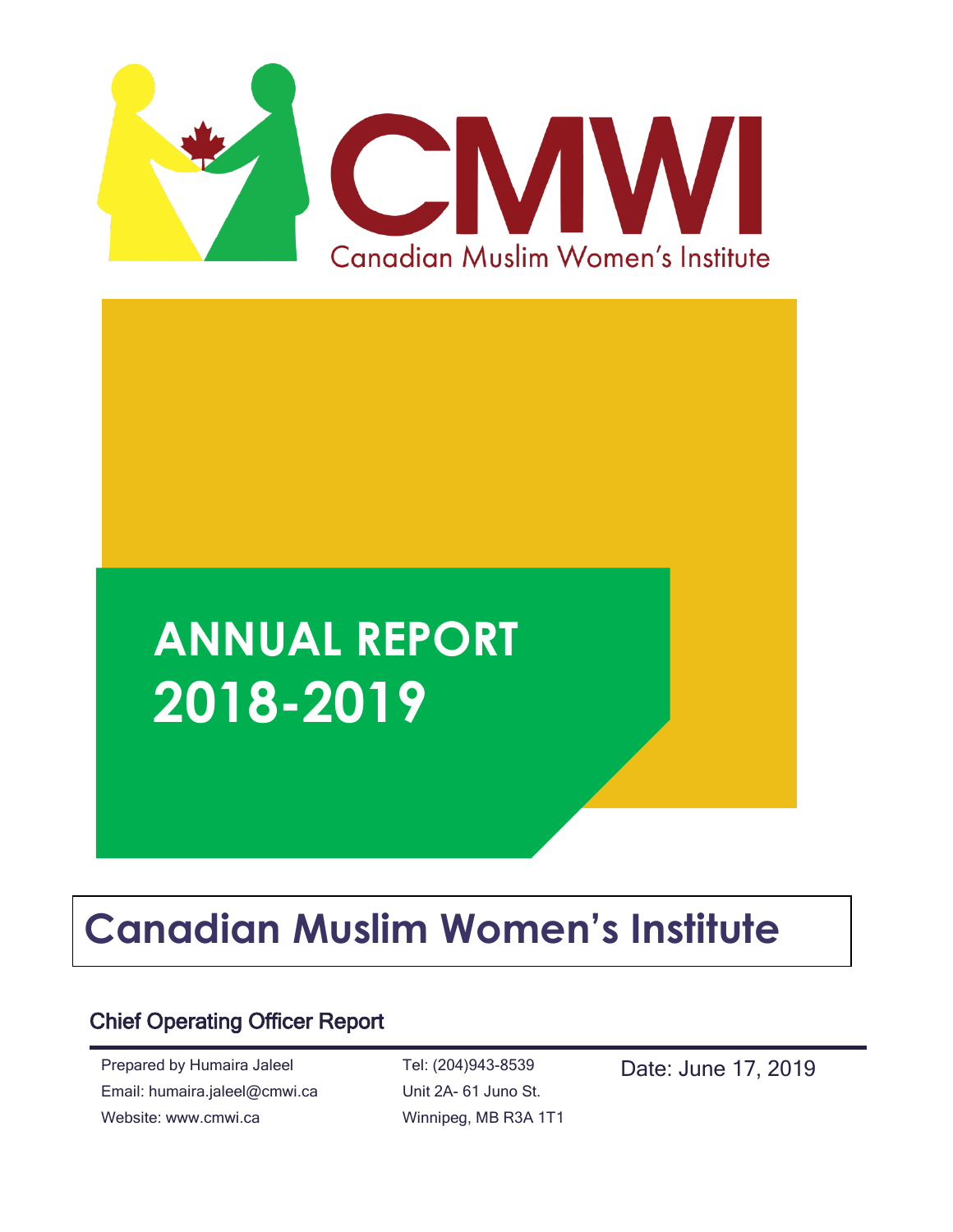## **Strategic Highlights**

Throughout the year CMWI delivered support and services to more than 600 of newcomer families and individuals. We added Financial Empowerment project to assist families settle and meet their financial needs.

CMWI partnered with multiple agencies and community organizations to offer programming and services to our ever-increasing clientele.

In order to focus our efforts, we conducted Strategic Thinking sessions to revisit the CMWI mandate, direction, clients, and vision.

#### **Financial Highlights**

With stable funding from United Way Winnipeg, we were able to provide face to face services to more than 120 families equivalent to 600 new clients. The core funding and funding from For Every Family Initiative for the 5 positions by United Way was in place and will be reviewed at the end of the fiscal year 2019-2020.

We were also able to receive the Manitoba Education and Training grant for the second year (Feb 2019- Jan 2020) to continue the paid sewing training for new comer women. Below are the new grants approved in fiscal year 2018-2019.

\$262,000 Manitoba Education and Training for Sewing Training

\$20,000 Manitoba Municipal Relations for Equipment purchase

\$3500 Assiniboine Credit Union grant for Professional development

\$6512 Communities for Families for Parenting and children's programming

\$4000 Winnipeg Foundation for Family literacy programs

\$8000 Multicultural Secretariat for Youth programming

\$5000 United Way Winnipeg for Organizational Development

## **Staffing Highlights**

Kheloud Alsayed and Jihan Ahmed left us in October and November of 2018 to pursue other interests. Subsequently, we welcomed Houda Alkwatli as a new Donation and Volunteer Coordinator and Hodan Ali as the Administrative Support in the office. Currently we have 3 Full-Time staff and 2 Part-time (making up one full time Admin position). These positions are: Outreach Coordinator, Donation and Volunteer Coordinator, Program Coordinator and 2-part time Office Support/Admin.

At the Organizational level we have 1 Full Time Management in the COO position, and 1 Full Time staff that is running the Sewing skill training program and 'The Cutting Edge', our Social Enterprise. These are in addition to the Family Resource Center Staff.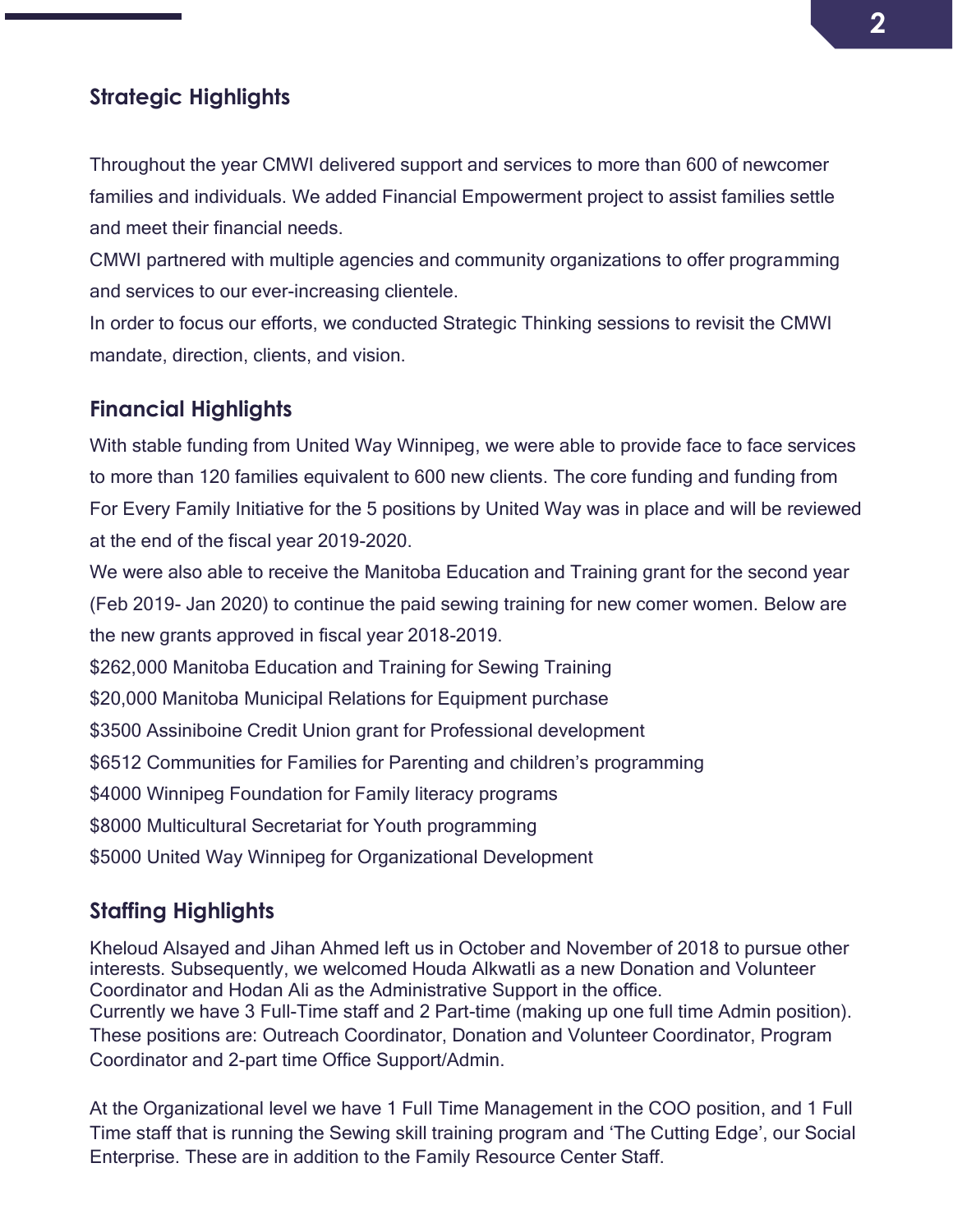## **Operating Highlights**

#### -Employee Face to Face time:

Staff (Admin @ 40 hours, Outreach @ 40 hours, Donation Volunteer Coordinator @ 40, Program coordinator  $\omega$  40 hours, and COO  $\omega$ 10 hours) = 170 hours In addition to the Family Resource Centre staff, we have a full-time sewing instructor at 37 hours.  $170 + 37 = 207$  hours Including the sewing instructor, we offer 207 hours/wk of Employee face to face time.

#### -Client Face to Face time:

In addition to the above employee hours we have 3 Volunteers (3 volunteers  $\omega$  10 hours) =  $30$ Total hours, 207 hours of employee time + 30 hours of volunteer time per week.

In total we offer 237 hours of client service in a week.

## **Project Highlights**

#### • **Family Resource Center**

We continued to open for 51 hours a week including the extended hours in the evening and Saturdays. We registered 584 new clients last year, not including those individuals that visit us as in the drop-in center or donation center and do not require registration.

Below is a look at number of times services were accessed in the whole year.

| <b>Services accessed</b>                 | <b>Times served</b> |
|------------------------------------------|---------------------|
| Computer use                             | 1300                |
| Donation center                          | 2015                |
| food bank                                | 2080                |
| Volunteer hours served                   | 1832                |
| In person interpretation                 | 1300                |
| <b>Translation of documents</b>          | 30                  |
| Interpretation over phone                | 936                 |
| Appointment booking/referral             | 850                 |
| Filling forms & documentation for client | 85                  |
| Home visits                              | 35                  |
| Accompanying clients for appointments    | 156                 |
| Drop in at centre                        | 9419                |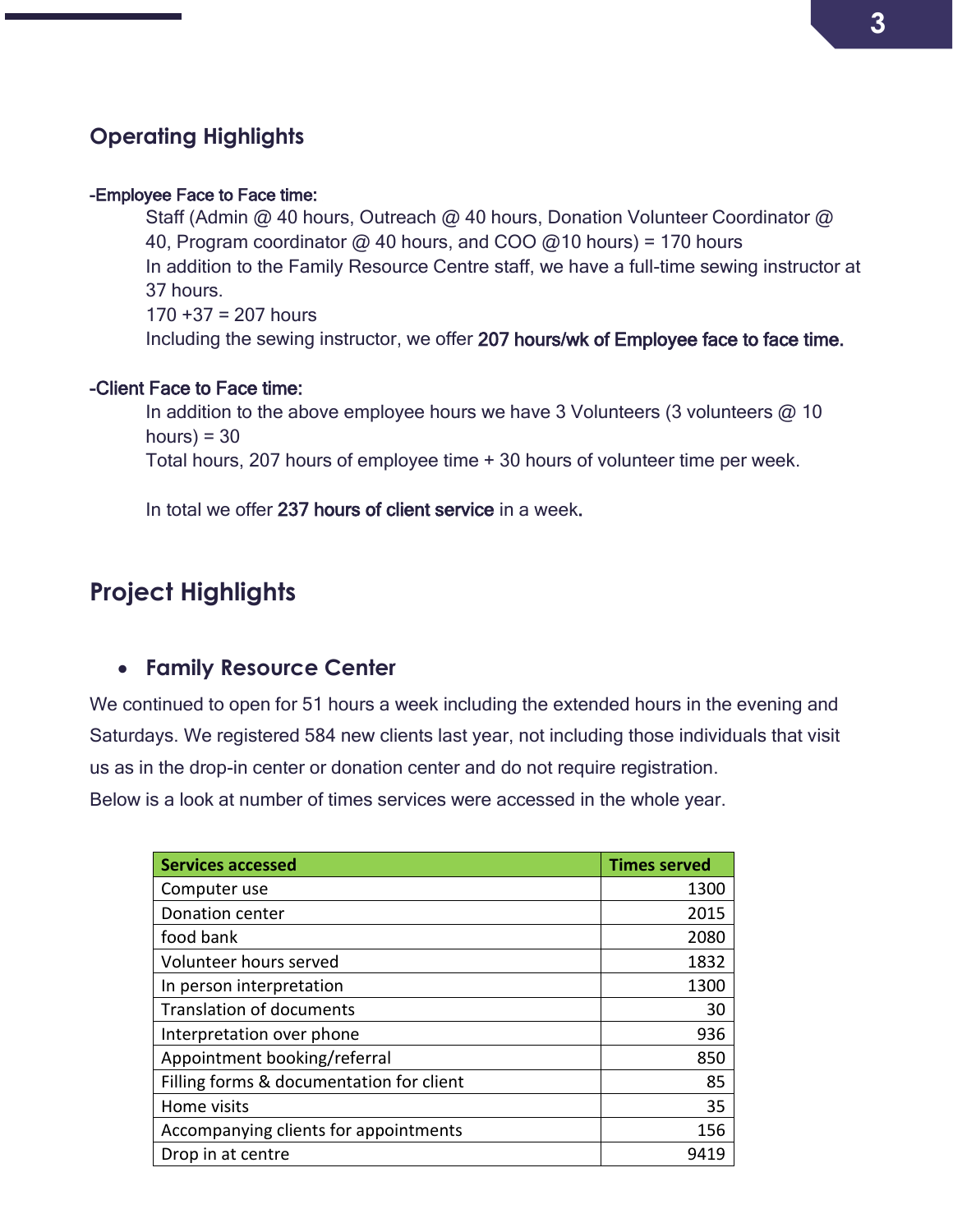## • **Programming offered**

| <b>Name of Program</b>                                           | <b>Total Enrolment</b> | <b>Number of</b><br>sessions provided | <b>Total hours of</b><br>programming<br>provided |
|------------------------------------------------------------------|------------------------|---------------------------------------|--------------------------------------------------|
| <b>English conversation</b><br><b>Circle</b>                     | 10                     | 94                                    | 188                                              |
| <b>CPR/First Aid + Food</b><br>handler + other<br>certifications | 50                     | 9                                     | 85                                               |
| <b>Nutrition and cooking</b>                                     | 44                     | 20                                    | 40                                               |
| <b>Computer classes</b>                                          | 85                     | 34                                    | 68                                               |
| <b>Food Bank (Winnipeg</b><br>Harvest)                           | 100                    | 26                                    | 104                                              |
| <b>Groceries from Winnipeg</b><br><b>Harvest</b>                 | 35                     | 26                                    | 104                                              |
| <b>Halal Food pantry</b>                                         | 60                     | 120                                   | 120                                              |
| <b>Money Management</b>                                          | 25                     | 8                                     | 16                                               |
| <b>Taxes</b>                                                     | 80                     | $\overline{4}$                        | 32                                               |
| <b>Parenting and child</b><br>welfare                            | 45                     | $\overline{2}$                        | 5                                                |
| <b>Wiggle Giggle Munch</b>                                       | 25                     | 35                                    | 70                                               |
| <b>Women's Fitness</b>                                           | $\overline{20}$        | 45                                    | 45                                               |
| Mental health and<br>awareness                                   | 15                     | 6                                     | 12                                               |
| <b>Zakat Assistance</b>                                          | 120                    | 120                                   | 120                                              |
| <b>Sewing Training</b>                                           | 27                     | 245                                   | 1470                                             |
| Outreach                                                         | 60                     | 600                                   | 300                                              |
| <b>Translation/interpretation</b>                                | 120                    | 527                                   | 1086                                             |
| Children's activity                                              | 35                     | 14                                    | 79                                               |
| <b>Cultural celebrations</b>                                     | $\overline{70}$        | $\overline{4}$                        | 140                                              |
| Computer giveaway                                                | 80                     | $\overline{3}$                        | $\mathfrak{S}$                                   |
| <b>Employment Services</b>                                       | $\overline{25}$        | 75                                    | 275                                              |
| <b>Youth Multicultural</b><br>Programming                        | 15                     | 1                                     | $\overline{2}$                                   |

## • **Financial Empowerment of families**

CMWI was chosen to become one of the 9 Family Resource centres to provide Financial Empowerment services. We partnered with SEED Winnipeg and Community Financial Counselling Services (CFCS) for training of our staff and volunteers and support for delivering services.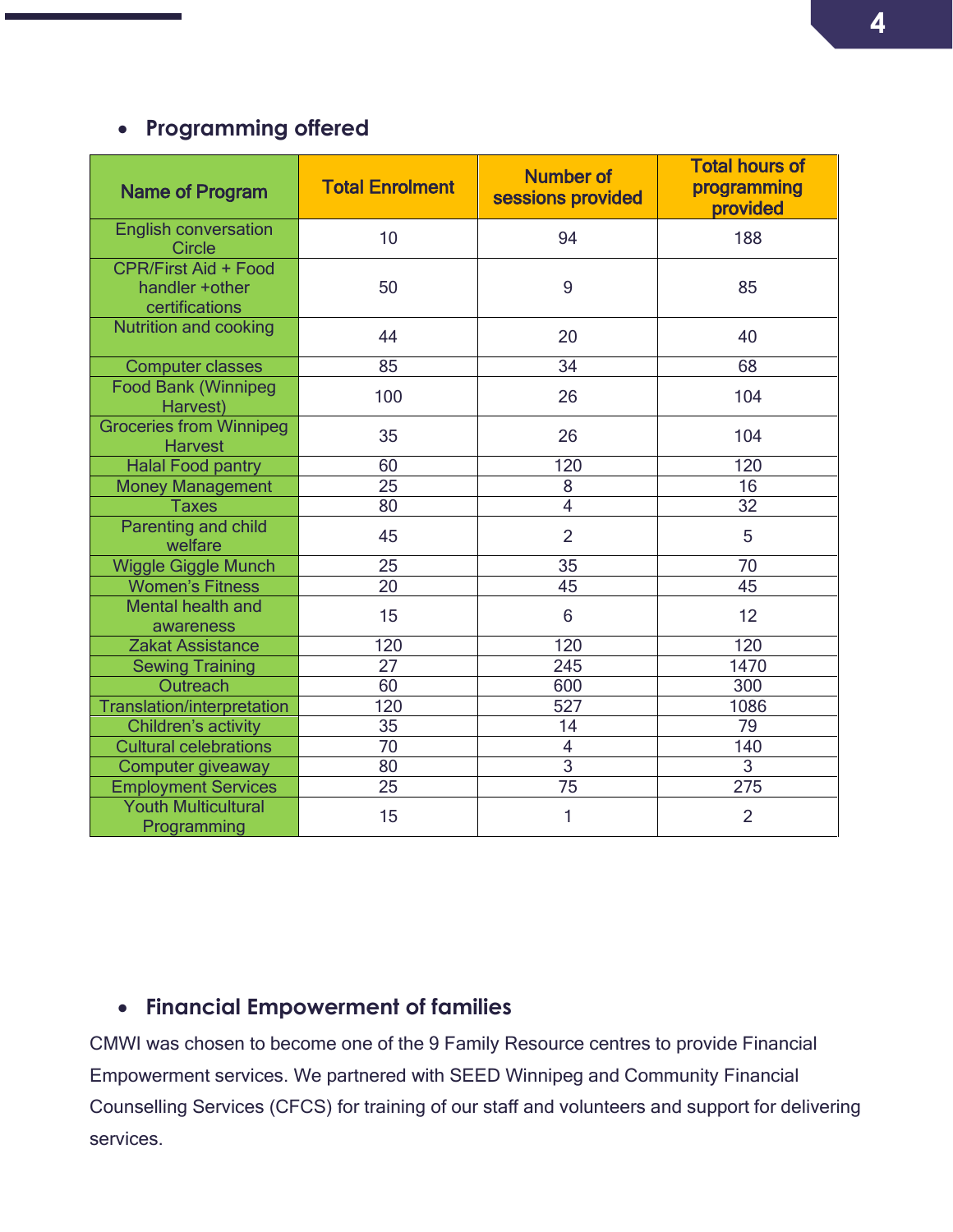| <b>SPECTRUM OF FINANCIAL SERVICES PROVIDED</b> |                                                                                                                                                                                                                                                                                                                                                                                                                                                                                                                                                                                                                                                                                                |  |
|------------------------------------------------|------------------------------------------------------------------------------------------------------------------------------------------------------------------------------------------------------------------------------------------------------------------------------------------------------------------------------------------------------------------------------------------------------------------------------------------------------------------------------------------------------------------------------------------------------------------------------------------------------------------------------------------------------------------------------------------------|--|
| <b>MONEY</b><br><b>MANAGEMENT</b>              | A series of 10 Money Management workshops were delivered at CMWI in<br>July and August.<br>2 staff attended and graduated Money Management Train the Trainer in<br>January 2019. Staff are now working towards interpreting and creating a<br>newcomer friendly version of Money Management Training.                                                                                                                                                                                                                                                                                                                                                                                          |  |
| <b>TAX FILING</b>                              | 7 CMWI staff and volunteers received income tax training in February. The<br>training consisted of a 2-day classroom curriculum plus one-on-one<br>mentoring days doing taxes. CFCS provided onsite support to CMWI to set<br>up and conduct our own CMWI tax clinics on March 23 <sup>rd</sup> , 29 <sup>th</sup> , April 5 <sup>th</sup> and<br>$6th$ .<br>67 community members participated in these events and 77 tax returns tax<br>returns were filed. The tax clinics were held at three separate locations:<br>CMWI, the Bilal Mosque and the Pioneer Mosque. A total of \$225,979.64 on<br>refunds and tax return benefits were processed during the tax clinics.                     |  |
| <b>BENEFITS</b><br><b>APPLICATIONS</b>         | 7 CMWI staff and volunteers received Access to Benefits training in January<br>consisting of a full day classroom curriculum. During the tax clinics run by<br>CMWI in March and April, 12 community members were screened and<br>supported for benefit's including the Canada Learning Bond, the Disability<br>Tax Credit, Primary Caregiver and a tax return adjustment for the tuition<br>rebate. There were six direct deposits set up. Six GST applications were<br>completed and submitted yielding a total of \$1002.00 in confirmed benefits.<br>One new Canada Child Benefit application was completed and submitted for<br>\$5926.00. The total in confirmed benefits was \$6928.00. |  |

## • Children's Programming

Throughout the year we ran activity days and offered summer and winter programming to newcomer children in the community. This was possible due to the Winnipeg Foundation and Communities for Families grants.

## **Renovation Highlights**

With a few grants that were approved in the past two years, we were able to do some needed renovations in our centre. The new additions include a 730 sq. ft. of a spacious kitchen, new flooring, and a new accessible washroom.

We were able to secure 1205 sq. ft. of additional space to include in our center. This enabled us to renovate the space to use as a dedicated Donation center for clothing and household items. The new donation center also includes a storage space for storing items and newcomer kits that are given out to every new family that arrives as a refugee.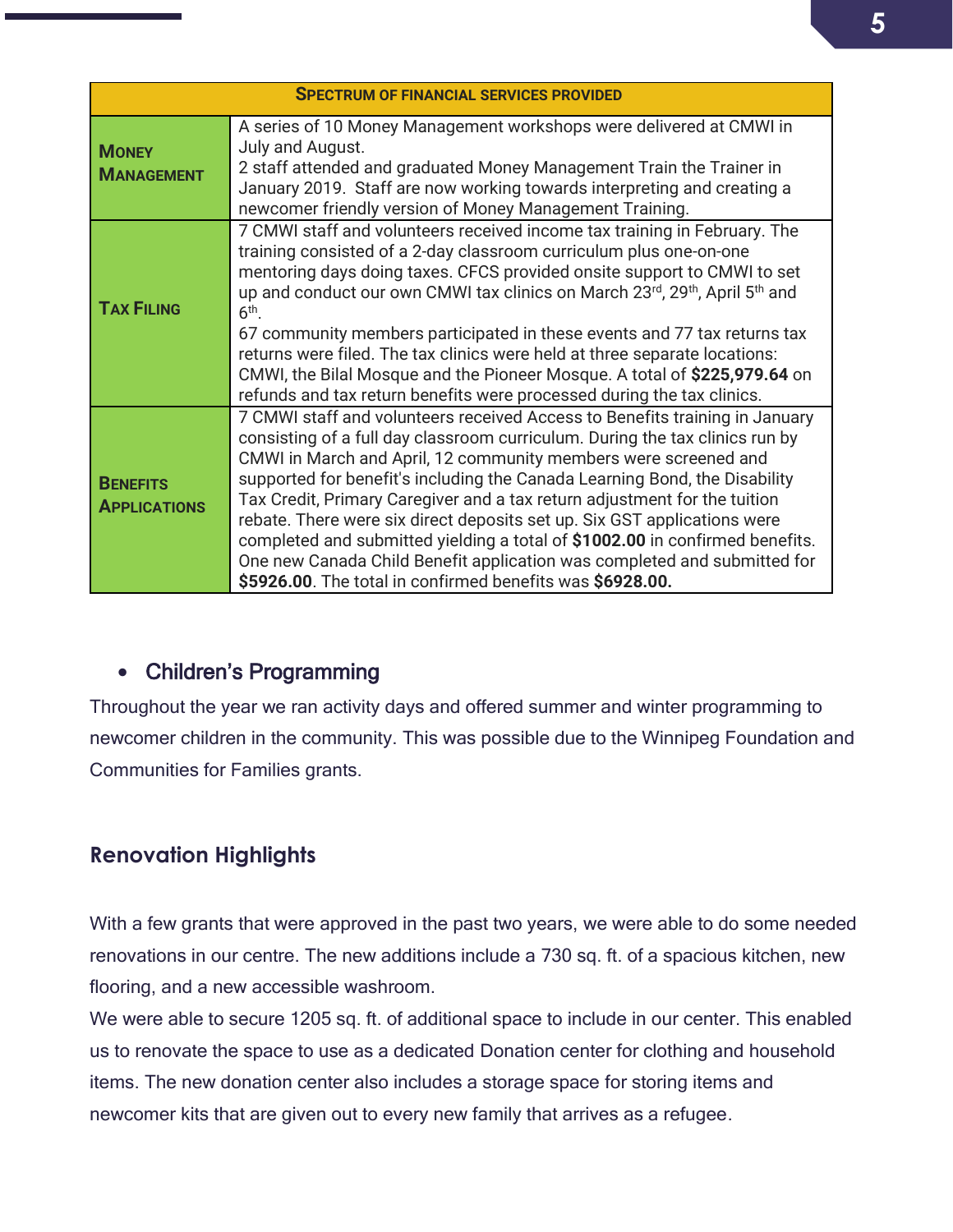The additional space allowed us to make a child minding / baby sitting room which is equipped with the age appropriate furniture and educational materials for children.

## **Training and Employment Highlights**

## Sewing Machine Training Program

In 2018, 'The Cutting Edge' Sewing program offered training to 18 women in Industrial Sewing Machine Skills. 72% of women enrolled in the program successfully found employment as a result of this program. In addition, the Cutting Edge was able to facilitate employment for 4 volunteers. The sewing program runs Monday to Friday 9:00-3:00 pm with English for Employment classes twice a week. This made a big difference in our trainees becoming Employment ready.

During the past year we were also able to develop employer relationships with Employers who hired our graduates. The names of the companies which employed the trainees are Canada Goose, Fia, Gaspard International, Garmatech, Peerless Garments and EQ3.

In September 2018, the Cutting Edge was approached by EQ3 as they were doubling production volume and needed sewing machine operators. We were able to design a 6-week curriculum specifically suited to their needs. The pilot project for this curriculum was very successful with 4 trainees being employed at EQ3 at the end of this pilot.

## The Cutting Edge Social Enterprise

The Cutting Edge Social Enterprise (formally known as SewFair) was rebranded and a new marketing strategy was developed. The focus is now to target wholesale and brand clients instead of marketing directly to the public. This strategy enables orders of higher volumes. The Cutting Edge generated enough sales to hire 1 full-time production assistant for 6 months to work on the orders. Some of the orders were also sewn by the trainees in order to simulate a real-world exercise.

Orders were delivered to the following clients, Style and Sass by Amanda, Modest Pieces International, MANSO, Ayoko Designs, Julie Pederson, NSD Tech, and Blue Planet Marketing.

The Cutting Edge also invested in purchasing specialized machinery to offer a complete range to clients. A Coverstitch machine with elastic puller was purchased to finish waistbands on leggings and skirts. A 4 thread Serger machine was also purchased to work with knit fabric.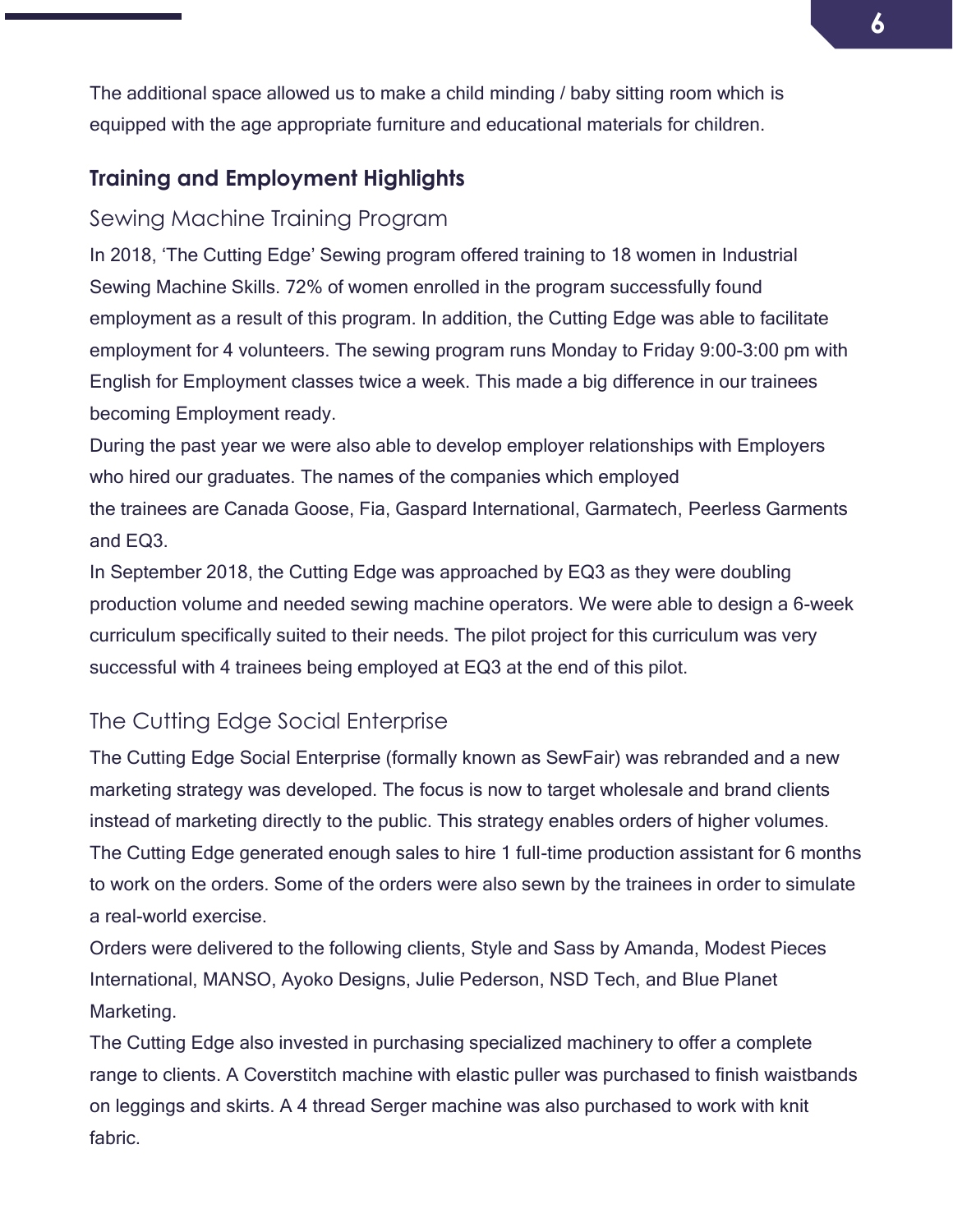*Be the leading Muslim Community Organization and support center, empowering Women and their Families to build a strong community in Canada.*

## **Impact**

The impact of CMWI is felt by the community we serve. We are able to provide a safe and welcoming space for all the newcomers, especially refugees and refugee claimants, people who have lost the network of family and friends, due to moving to a new country. At times of cultural celebrations and holidays, we are able to provide a space where the families can come together to celebrate and enjoy each other's company and feel they are among friends.

Our openness to welcoming everyone in the community has brought a lot of indigenous clients from around the area. This can provide a lot of opportunities for exchange of ideas and instances of striking friendship with people from different backgrounds. With our network in the non-refugee or long-time residents in the city, we are able to provide networking opportunities to the newcomers who do not have support network of friends and families. At times when the community is grieving due to international events, for example the Christ Church shooting in New Zealand, we were a place where the newcomer families could come to grieve, talk to each other and seek comfort in one another. This is essential for healing of a community that is traumatized and hurt by the increasing trend of these events around the world.

At times of local events like the fire at a house in Calgary that claimed lives of the father and the 7 children, or the shooting at the local café in Winnipeg that claimed the life of a young boy in the community and one that was seriously injured, the community could come together. We feel we are well positioned and are trusted resource in the community, so that they reach out to us when they have any needs. We are very blessed to be working in this community where the clients feel we are their second home. This is apparent when people drop in asking us, what they can do for us.

Clients we helped a year or two ago came back to help us when we needed to renovate the new space we acquired. Most of all the work was done by volunteers who felt this was their home that they were renovating.

The sense of belonging and community is felt by all who come to our center, including staff and volunteers.